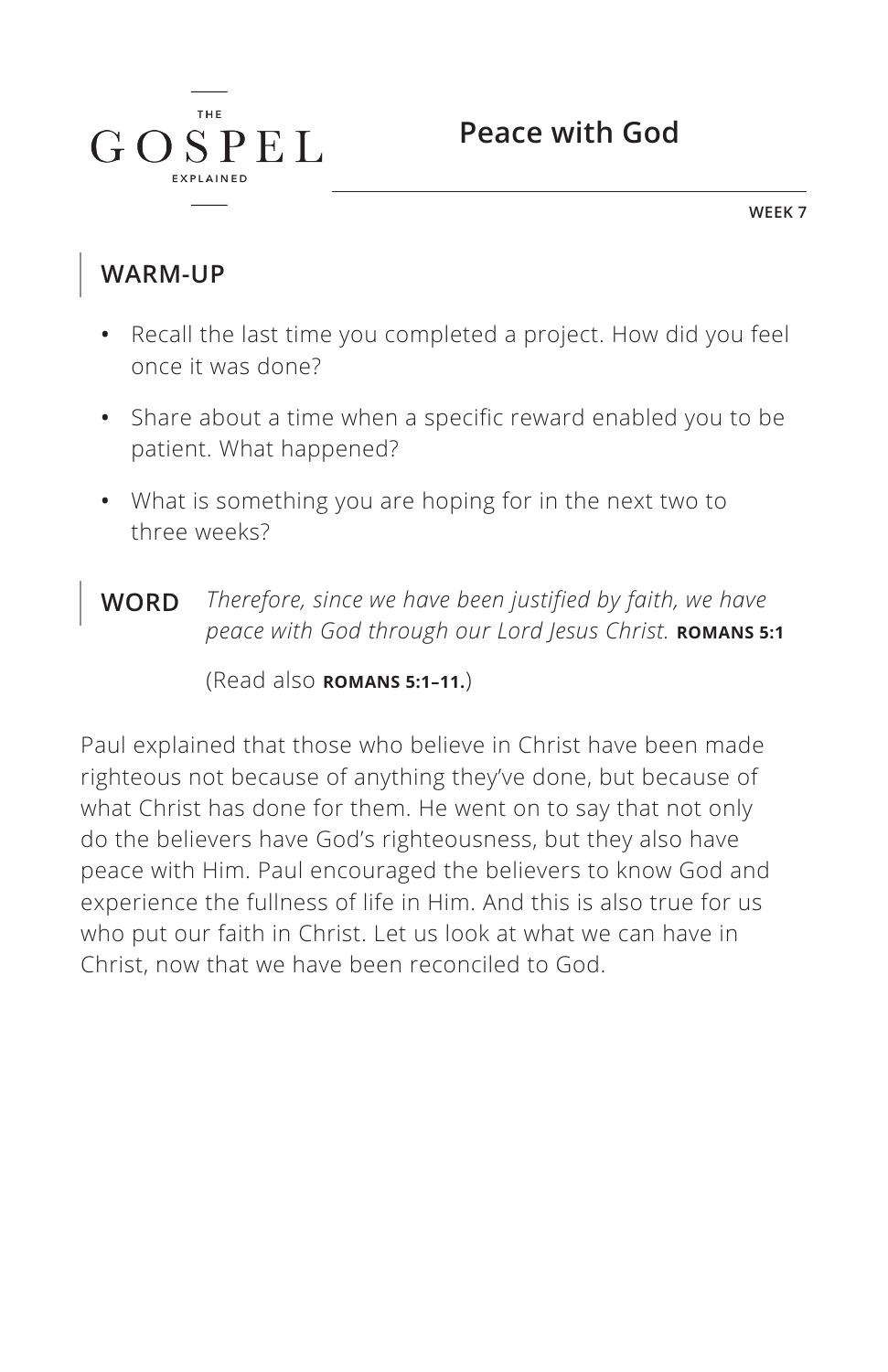### **1 We can have peace with God.**

*Therefore, since we have been justified by faith, we have peace with*  God through our Lord Jesus Christ. **ROMANS 5:1** 

The word "peace" used in this passage is the Greek word *eirene* which refers to the state of well-being that results from the salvation we received in Christ. We used to be God's enemies, but now that we have been reconciled to God through the death of our Lord Jesus Christ, we can enjoy and grow in our relationship with Him. We have the assurance that God is taking good care of us. How does having peace with God affect your life?

## **2 We can hope in God.**

*Through him we have also obtained access by faith into this grace in which we stand, and we rejoice in hope of the glory of God. ^***ROMANS 5:2**

Because we have been reconciled with God, we can tap into His grace. Through Jesus, we can now *rejoice in hope of the glory of God*. This means that we can be confident and look forward to the victory that we have in Him. Jesus did not only reconcile us with God, but also gave us the assurance that we shall *be saved by His life* (Romans 5:10). This refers to our future salvation where we get to spend eternity with God, and also to being saved from the difficulties we face today. How is this hope seen in your life?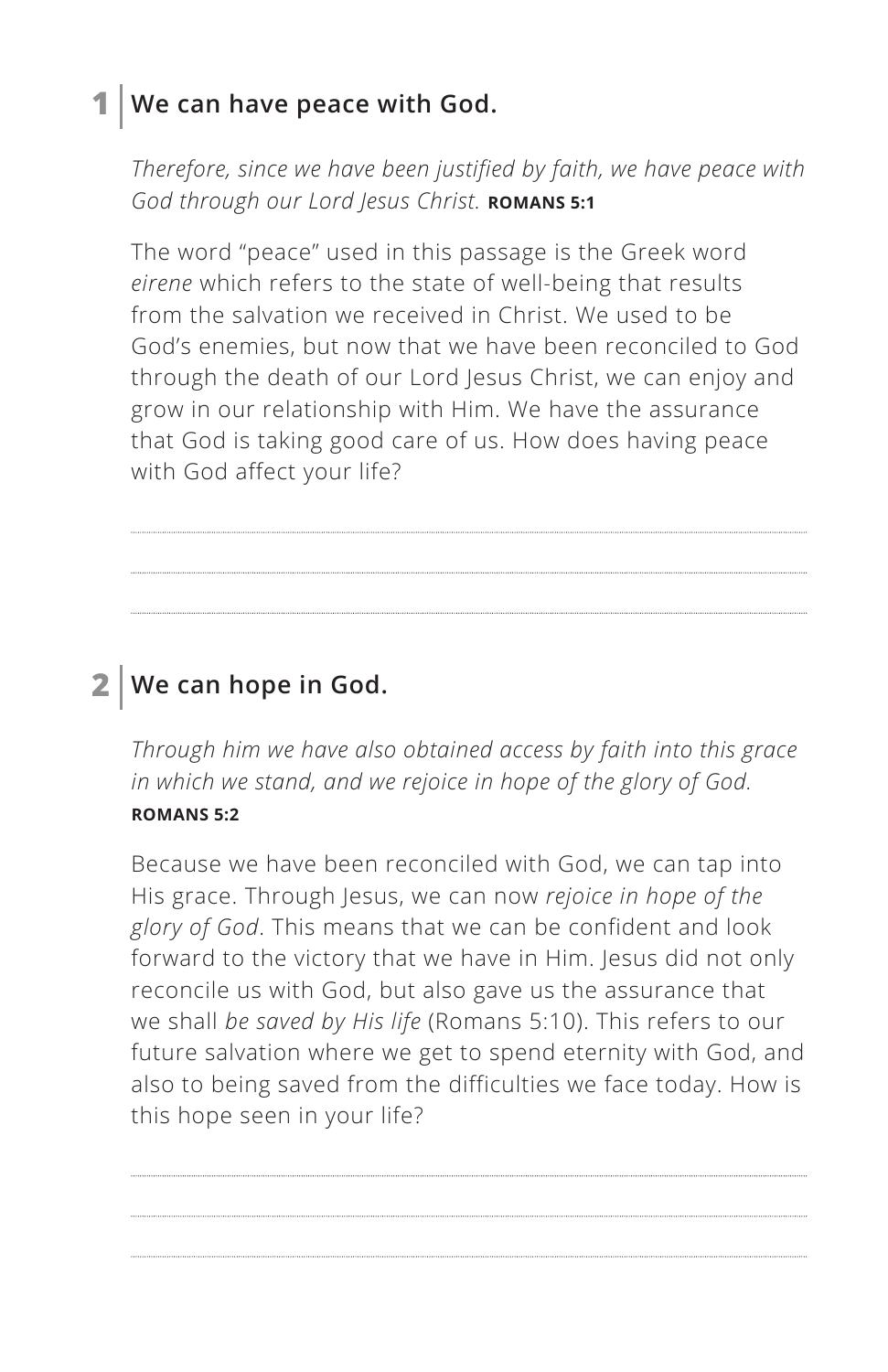### **3 We can have joy in spite of suffering.**

*Not only that, but we rejoice in our sufferings, knowing that suffering produces endurance . . . ^* **ROMANS 5:3**

Now that we have been reconciled with God, we can have complete joy despite our sufferings. This is because we know that what we experience on earth is temporary. Ultimately, we have victory in God. Our joy is anchored on the truth that Jesus' sacrifice saved us from the wrath of God and put His favor upon us (Romans 5:9). In fact, the trials and sufferings we experience are for the strengthening of our character. What does 1 Peter 5:10 promise to those who are suffering?

#### **APPLICATION**

- **•** What area in your life is God strengthening through the challenges you face? What can you do this week in response to what God is showing you?
- **•** Knowing that God's favor is upon you, what will you do differently as you face trials and difficulties?
- **•** Share the peace that you have in God with a friend or family member. Ask Him for wisdom to say the right words that will encourage him or her to seek and follow Him and experience His peace.